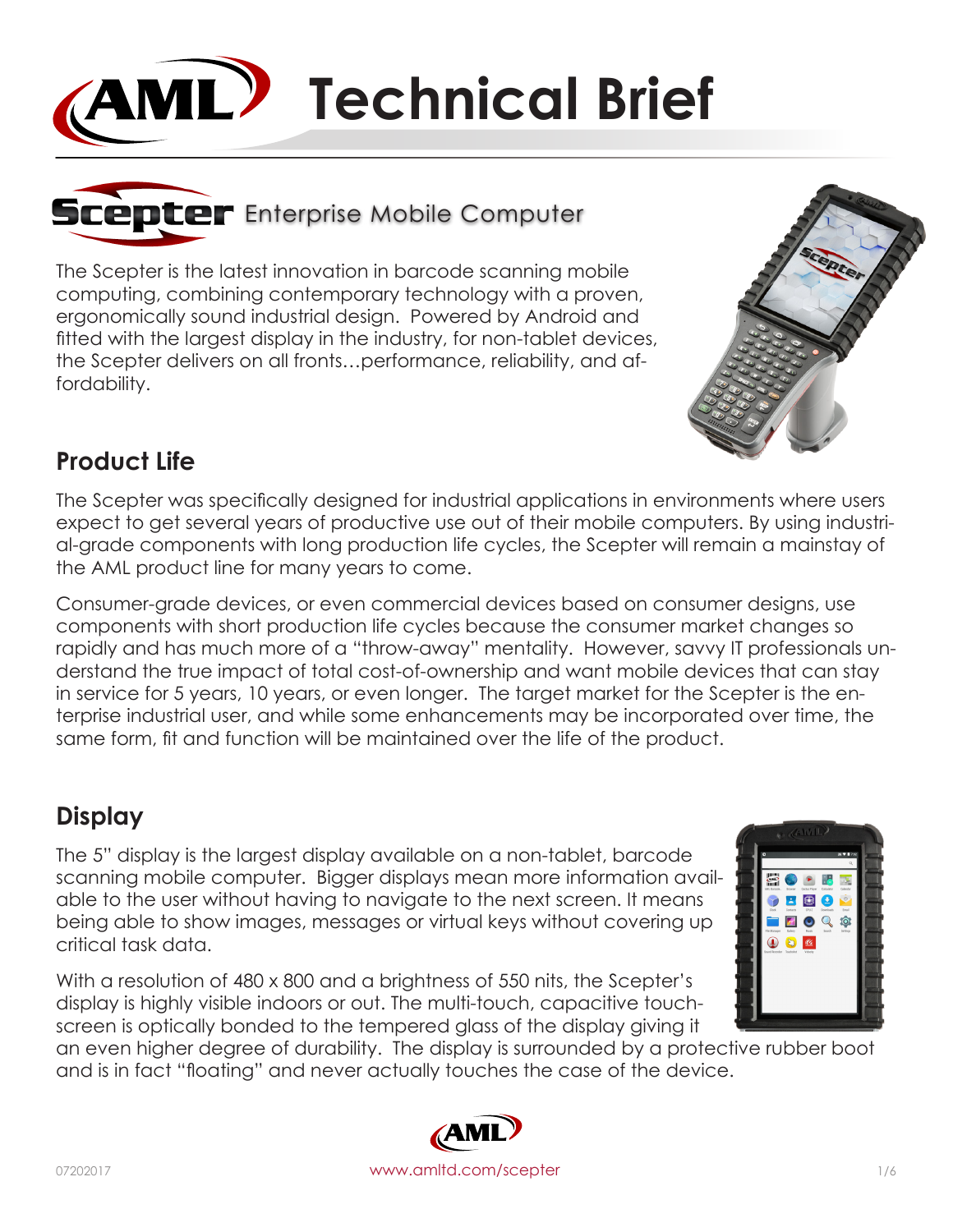**CIOFCND Power**

The Scepter utilizes two lithium-ion batteries during operation. Its primary power source is a 24.8 watt-hour battery. More specifically, it is a 7.4 VDC battery with a capacity of 3.35 Ah. Simply multiplying the 7.4 volts by the 3.35 amp-hours gives us the 24.8 watt-hour rating, which is the best way to compare battery capacity values. At 24.8 watt-hours, the Scepter has the highest capacity battery for its class of mobile computers.

**Tactile Keypad** With such a large display, one might argue that a tactile keyboard isn't necessary. However,

the demands of industrial applications dictate that not only are tactile keyboards necessary, but highlight the fact that touchscreen keyboards are inherently more error-prone, despite the marketing efforts to convince otherwise.

Predictive text software, also known as "auto-correct software", was developed because typing on capacitive touchscreens is inherently more error-prone, and the very fact that such software even exists is a testament to that fact.

Part numbers, location designators, and quantities are not part of any auto-correct software libraries, therefore auto-correct software has limited effectiveness in industrial applications.

Touchscreen-only devices add extra downtime when the user has to continually monitor the screen to confirm an accurate entry. A traditional tactile keypad allows you to feel the separation of the keys so you know you're typing in the correct keys from the start. While ergonomically it may be slower than sliding a finger across a capacitive touchscreen, a tactile keypad will produce fewer errors, and fewer corrections, when typing non-predictable text.

# **Operating System**

From its first day on the drawing board, the Scepter was always going to be an Android device. Given the current status of other competitive embedded operating systems, it was an easy choice made even easier when one sees the unending list of software developers and application providers that are offering more and more Android products.





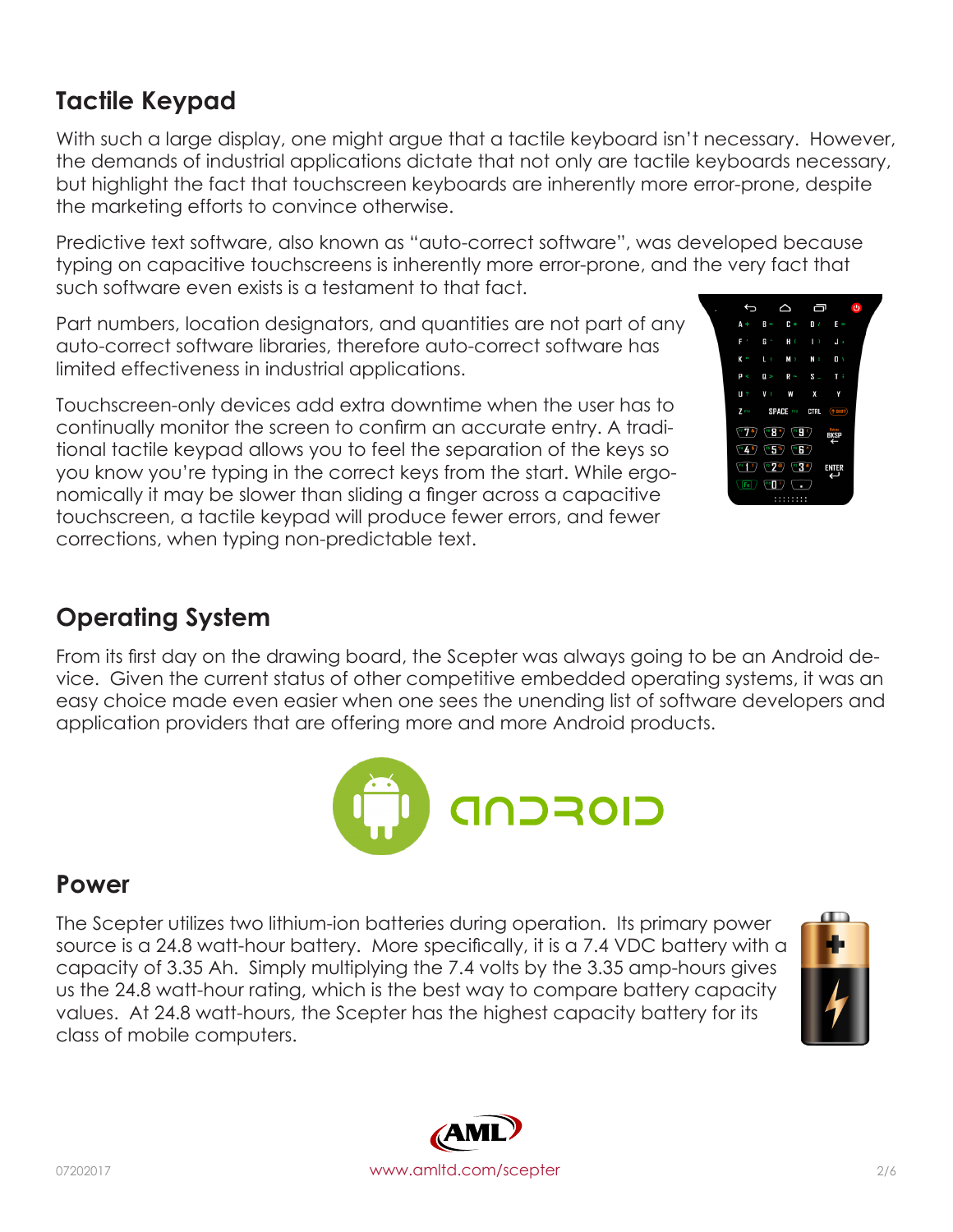The Scepter also utilizes a backup battery which has a capacity of 3 watt-hours. Its sole purpose is to keep the Scepter on and active while the main battery is being replaced. During this process of replacing the main battery, the backlight for the display will turn off as soon as the battery is removed from its compartment. This will give the perception that the unit has powered down, but it has not. The processor is still running, the radio is still connected, and the backlight will come back on as soon as a fresh battery is inserted into the battery compartment. The user will be able to pick right up where they left off once the battery has been replaced. The backup battery charges off of the main battery unless the main battery falls below 50% of its capacity.

# **Architecture**

Powering the Android operating system is a 1 GHz Quad-Core ARM processor, supported with 1GB of RAM and 4GB eMMC internal storage. Users can also add an SDXC memory card for additional storage.

# **Environmental**

Designed specifically for industrial applications, the Scepter can take a beating. The housing is made from a specifically selected and formulated polycarbonate plastic, for enhanced impact durability across a wide range of temperatures. Conservatively, the Scepter is warranted for a 6 foot (1.8 meters) drop to concrete, on any side. Its IP65 ingress protection rating means that it is completely sealed and protected from dust, and can take water spray from low-pressure jets coming from any direction.

# **Barcode Scanning**

The ability to scan barcodes quickly and accurately is inherent to the core purpose of the Scepter, but not all barcode data collection requirements are the same. Scan distances

and barcode types vary, which is why the Scepter can be equipped with a wide range of barcode scanners with different performance characteristics. Mid-range scanning, Near/Far scanning, 2D imaging, and 1D scanning are all easily accomplished by selecting the right scan engine for the task.

# **Communications**

A Laird radio provides both dual band 802.11 abgn Wi-Fi functionality as well as BLE 4.0 Dual Mode Bluetooth capability.

When inserted in the single position cradle, the Scepter makes available both a USB host port and a USB client port.









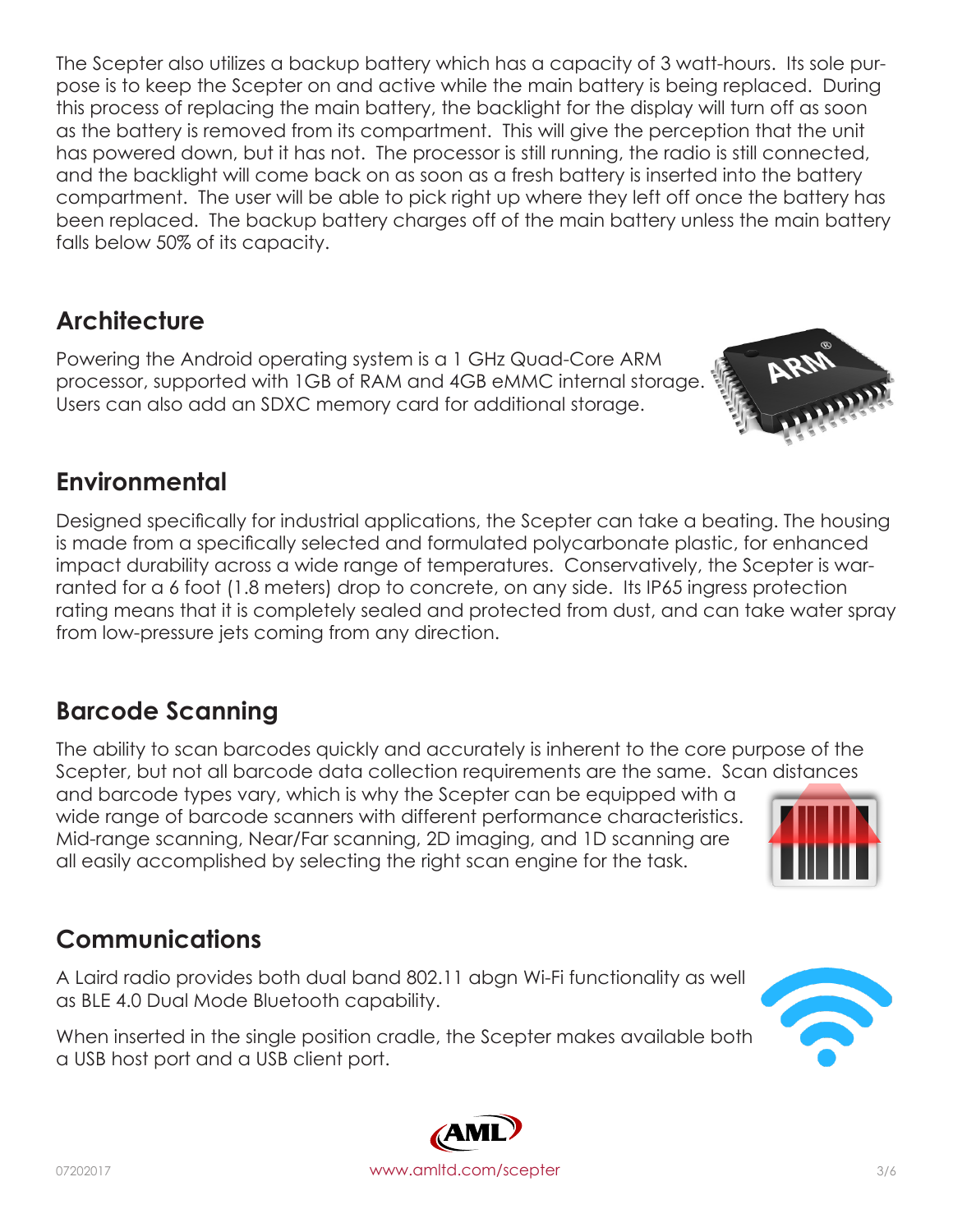### **Peripherals**

No more dark corners of the warehouse or using a smartphone as a flashlight. Integrated into the Scepter is a dual-beam flashlight that is operated by depressing the button below the scan trigger on the pistol grip version of the Scepter.

The Scepter also offers an optional autofocusing 5MP camera with a separate, integrated flash. The display acts as the viewfinder.

An audio speaker is located just below the keypad and a headphone/microphone jack is located on the right-hand edge of the device, just below the power button.

#### **Accessories**

There are multiple charging accessories available for the Scepter.

A single-position charging cradle secures the device while charging its battery, and also charges a spare battery. While in the cradle, a USB Host port and a USB client port are also available. (ACC-7825)

A four-position charging cradle is available that will secure four Scepters and charge their batteries simultaneously. This particular cradle does not accommodate spare batteries, and while it does offer USB Host and USB Client ports, they are only available on the device seated in the right-hand position of the cradle. (ACC-7835)



A four-position battery charger is available for charging four batteries simultaneously for those multi-shift environments where the Scepter is not left in a cradle long enough to charge its battery.

# **Applications**

In addition to the standard Android features, AML provides an easy to use lockdown launcher and a cloning utility.

The AML Lockdown can be used to replace the standard Android desktop environment with a restricted one, allowing administrators to whitelist which applications their users can access without giving access to other applications or system settings. It also has the ability to auto launch applications on bootup.

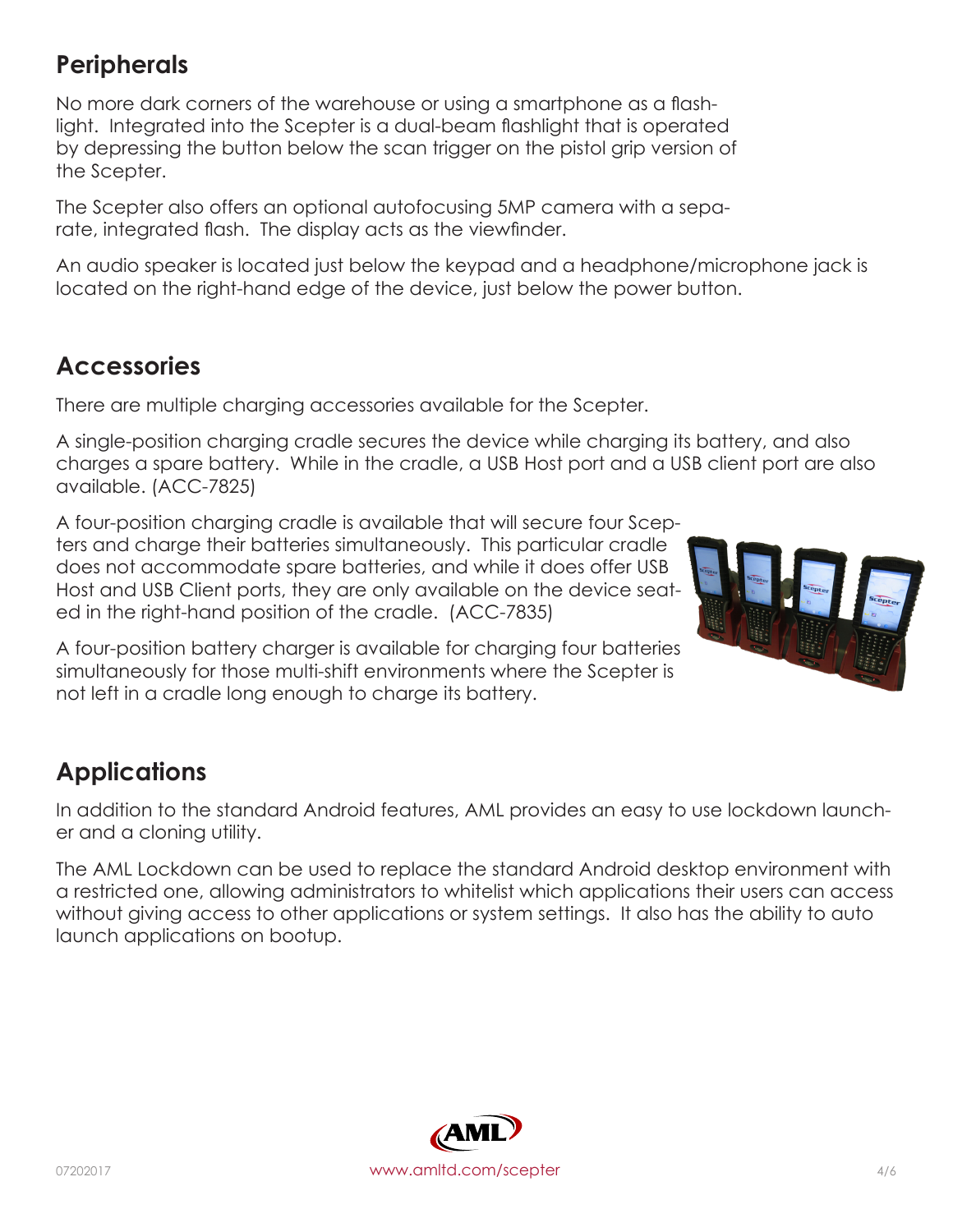#### **Made In America**

The Scepter is engineered, manufactured, and serviced in Dallas, Texas. This puts all of our knowledge base for the Scepter under one roof, allowing us to be more responsive to the needs of our customers. We have better control of our supply chain, better control of our quality, and a much higher degree of flexibility when it comes to product enhancements, modifications, or even customization.



| <b>Scepter Specifications</b> |                                                                                                                                              |
|-------------------------------|----------------------------------------------------------------------------------------------------------------------------------------------|
| Processor                     | Quad Core processor 1 GHz                                                                                                                    |
| Operating System              | Android 7.1 (Nougat)                                                                                                                         |
| Display                       | 5.0" - 480 x 800 TFT LCD<br>Projected Capacitive Multi-touch, optically bonded<br>tempered glass.<br>550+ NIT Backlight. (Sunlight readable) |
| Memory (RAM)                  | <b>1GB Dual Channel DDR3L</b>                                                                                                                |
| Internal Storage              | 4GB eMMC                                                                                                                                     |
| Removable Storage             | <b>UHS-1 SDXC CARD</b>                                                                                                                       |
| Graphics                      | Integrated Vivante video graphic subsystem                                                                                                   |
| Keypad                        | Alphanumeric tactile feedback - backlit, 47 keys                                                                                             |
| <b>Trigger</b>                | Dual Trigger Design (Scan Engine / Flashlight)                                                                                               |
| Audio                         | <b>Built-in 1W Speaker</b><br>Headphone/Mic port (3.5mm standard CTIA Phone Jack)                                                            |
| <b>WLAN</b>                   | 802.11 abgn Dual Band (2.4 GHz / 5 GHz), 2x2 MIMO                                                                                            |
| <b>WPAN</b>                   | <b>BLE 4.0 Dual Mode</b>                                                                                                                     |